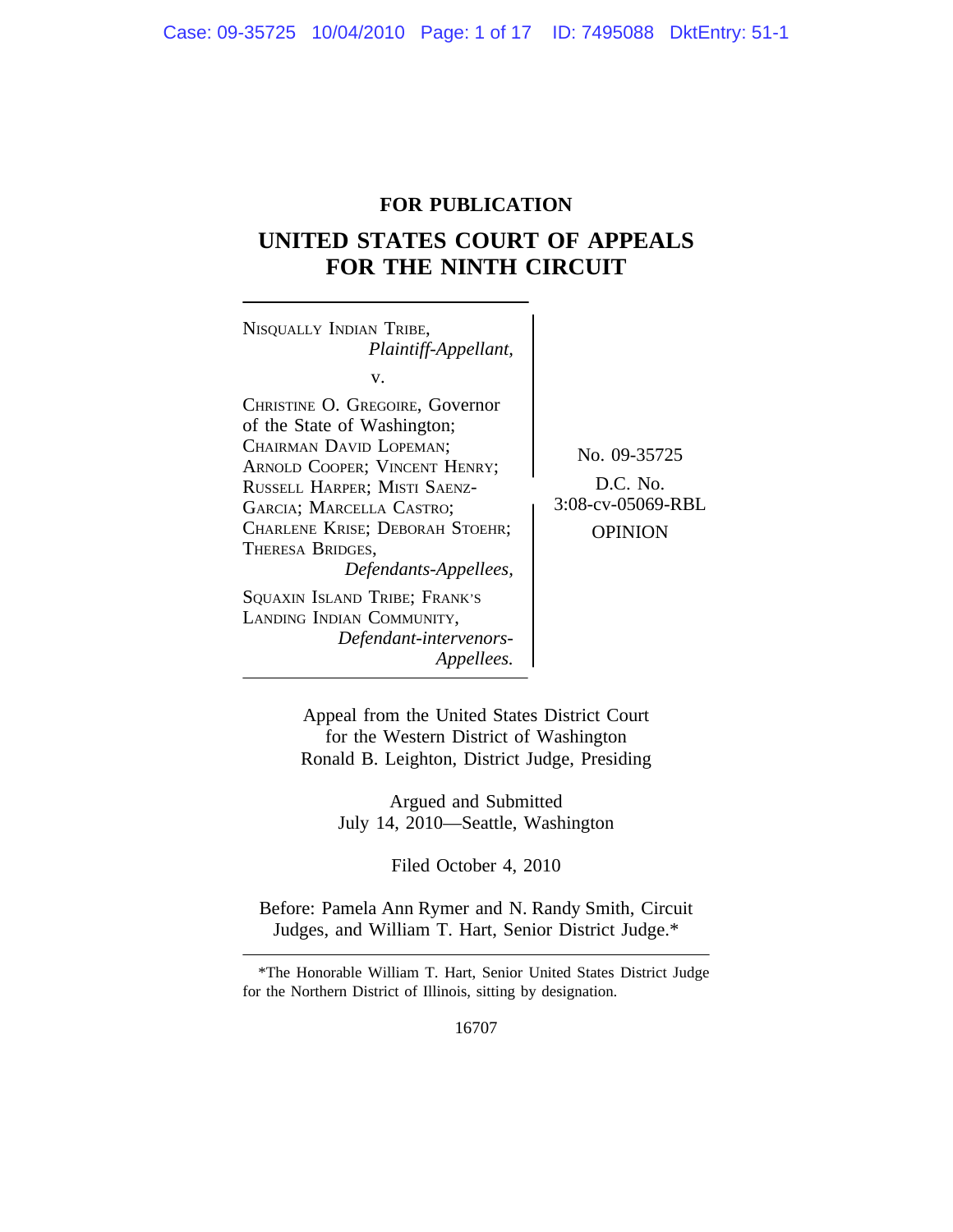Case: 09-35725 10/04/2010 Page: 2 of 17 ID: 7495088 DktEntry: 51-1

16708 NISQUALLY INDIAN TRIBE v. GREGOIRE

Opinion by Judge N.R. Smith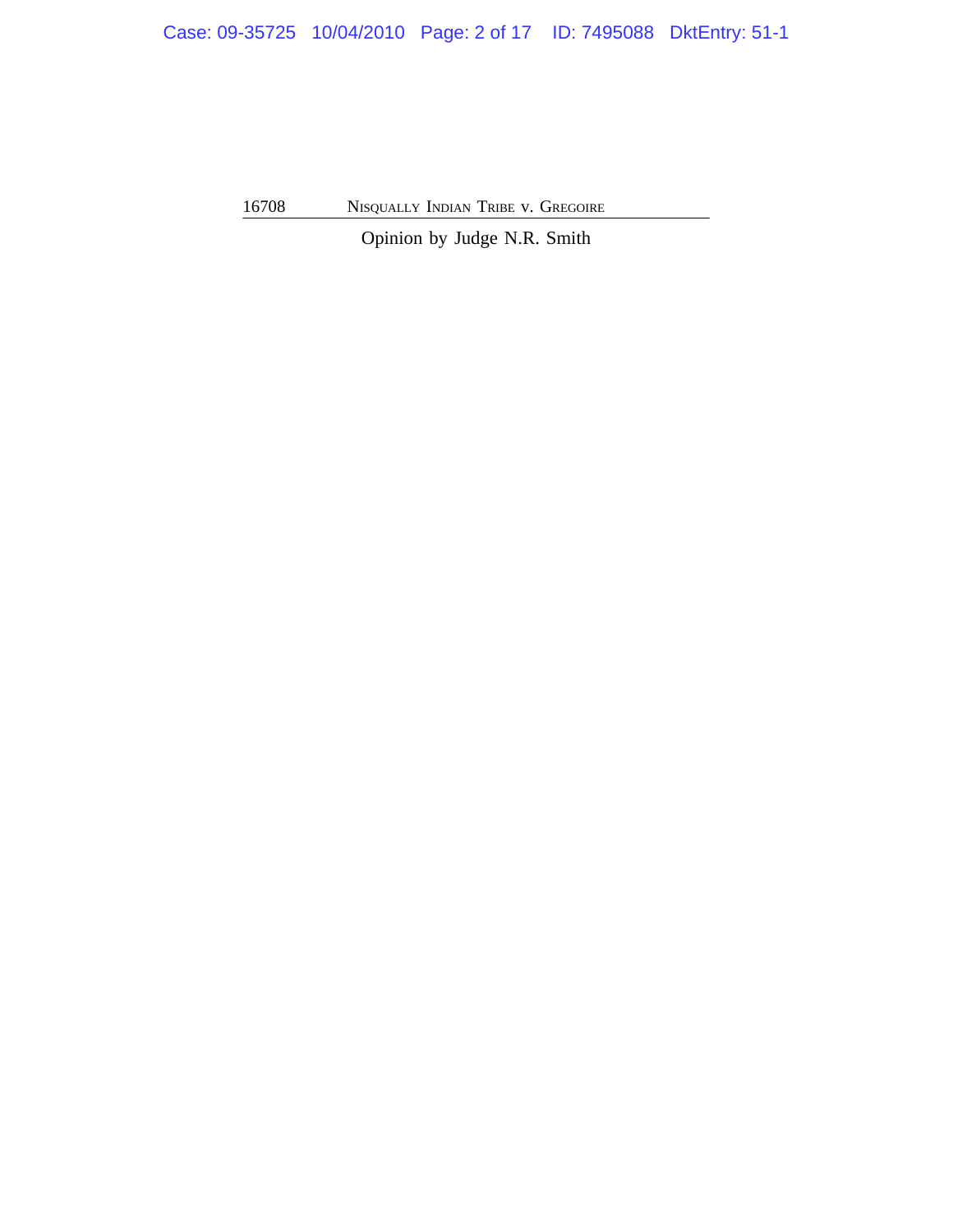# **COUNSEL**

Malcom S. Harris, Harris, Mericle & Wakayama, Seattle Washington and Glenn M. Feldman, Mariscal, Weeks, McIntyre & Friedlander, P.A., Phoenix, Arizona, for plaintiffappellant Nisqually Indian Tribe.

Keith M. Harper, Kilpatrick Stockton, LLP, Washington, D.C., and Adam H. Charnes, Kilpatrick Stockton, LLP,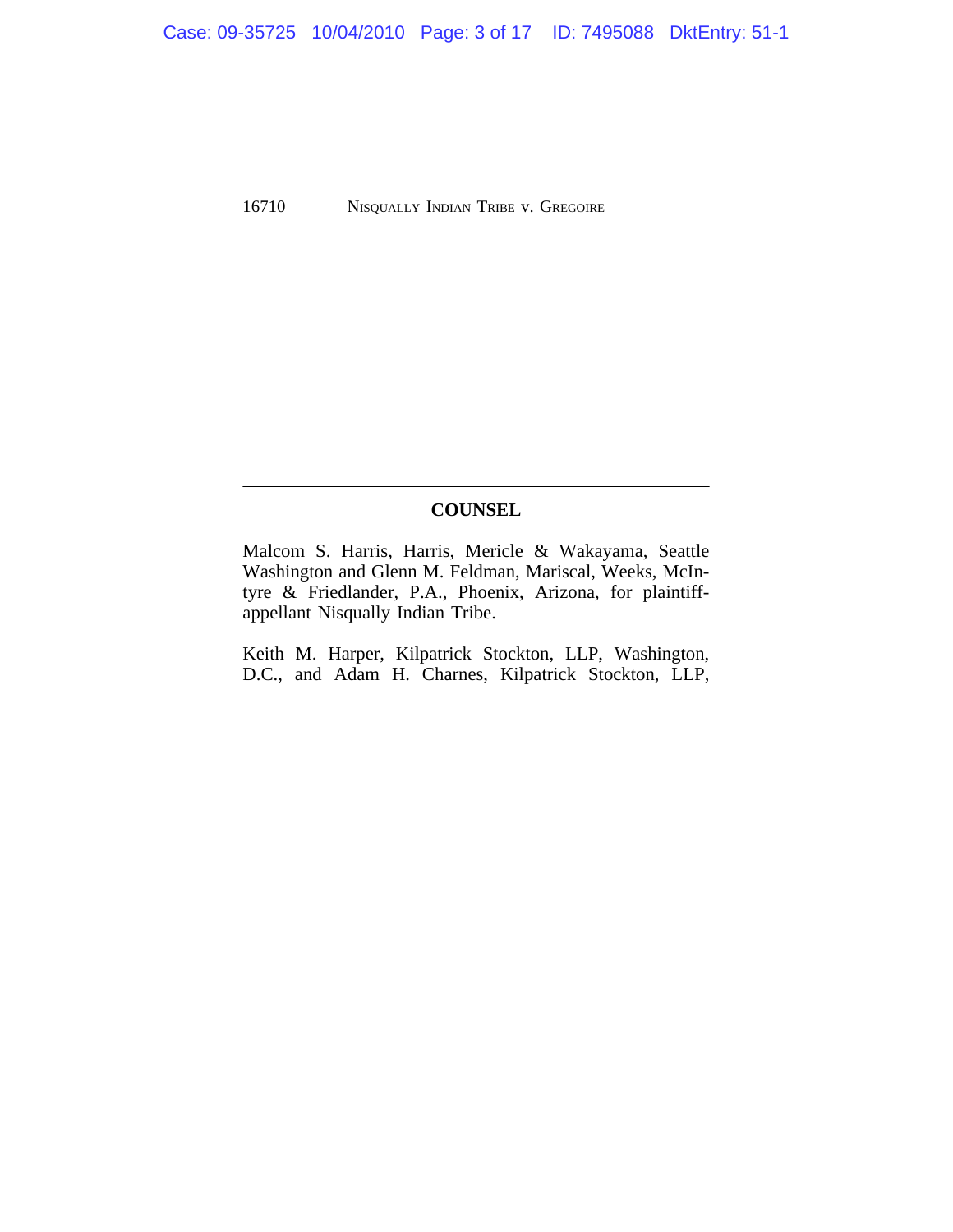Winston-Salem, North Carolina, for defendant-appellees Frank's Landing Indian Community and Theresa Bridges.

Kevin R. Lyon and Nathan E. Schreiner, Squaxin Island Legal Department, Shelton, Washington, for defendant-appellee David Lopeman.

Robert M. McKenna, Attorney General, Robert K. Costello, Deputy Attorney General, Cameron G. Comfort, Senior Assistant Attorney General, and Heidi A. Irvin, Assistant Attorney General, Olympia, Washington, for defendantappellee Christine Gregoire.

#### **OPINION**

SMITH, Circuit Judge:

The Nisqually Indian Tribe ("Nisqually") challenges an agreement between the Frank's Landing Indian Community (the "Community"), the Squaxin Island Indian Tribe**<sup>1</sup>** ("Squaxin"), and the State of Washington**<sup>2</sup>** ("Washington" or the "State") governing taxation of cigarettes at Frank's Landing. Nisqually brought suit claiming that Washington breached a contract with Nisqually by entering into the agreement with Squaxin and the Community, and further argues that the agreement violates various state and federal laws. With respect to Nisqually's attempts to enforce federal and

<sup>&</sup>lt;sup>1</sup>The Squaxin Island Indian Tribe is not actually named as a party because of its sovereign immunity from suit. The Chairman of the Tribe was named as a party under the *Ex Parte Young* doctrine. 209 U.S. 123 (1908). For convenience as to which appellee represents the interests of the tribe, we refer to Appellee Lopeman, the Chairman of the Squaxin Island Indian Tribe, as "Squaxin."

**<sup>2</sup>**Washington State was not named as a party in this case; rather, the action was brought against Washington's governor, Christine Gregoire. Because Gregoire represents the interests of the State, we simply refer to her as the "State of Washington" in this opinion.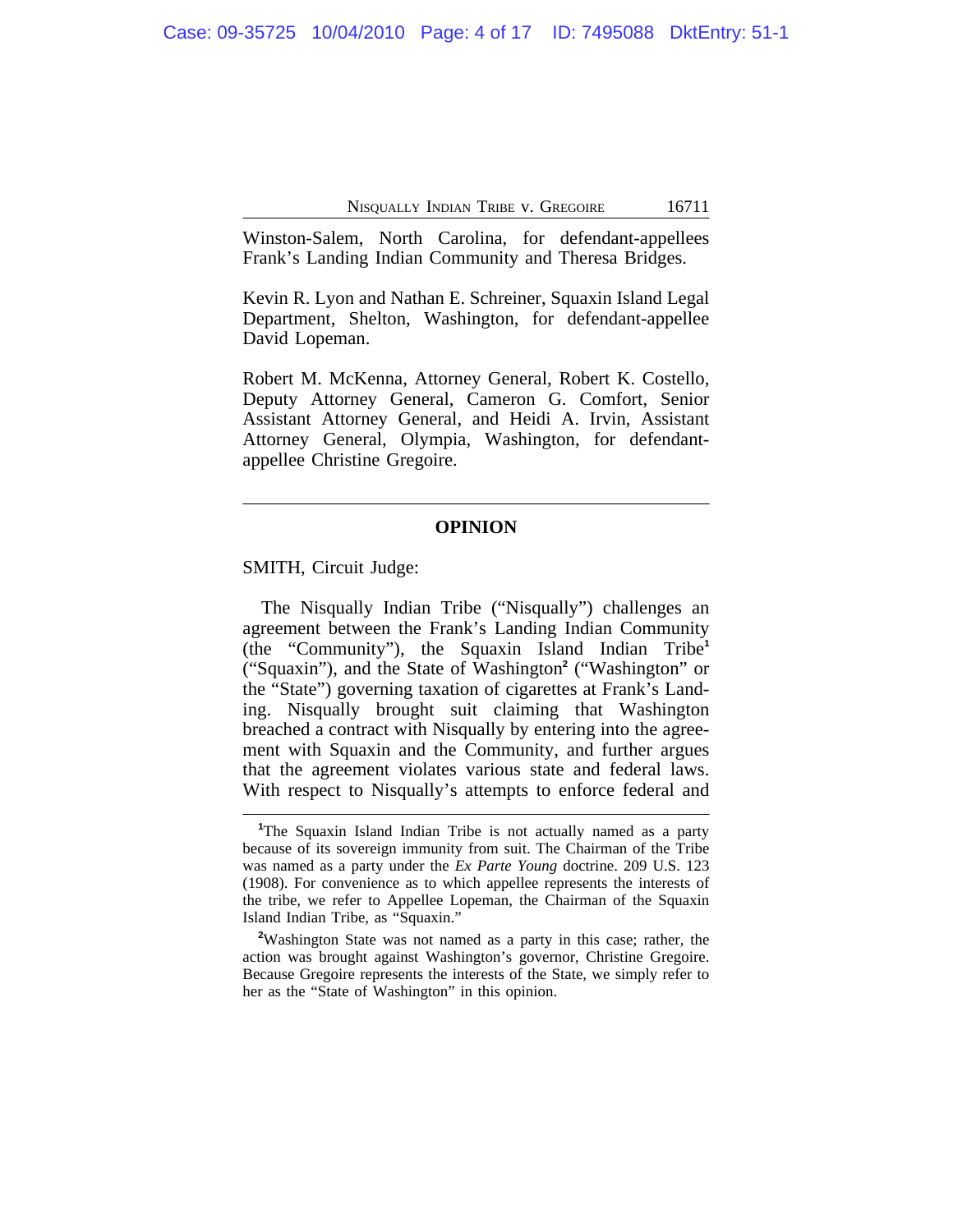state law, we affirm the grant of summary judgment against Nisqually because the laws under which it sues provide no private right of action. We also affirm the district court's judgment denying Nisqually's breach of contract claim.

#### **FACTS AND PROCEDURAL HISTORY**

### A. *Background*

Washington law applies state sales and use taxes to the sale of tobacco by Indian retailers to non-Indians, even when the sale takes place in Indian country.**<sup>3</sup>** Wash. Admin. Code 458-  $20-192(9)(a)$ , (e). In practice, assessment and collection of these taxes has proven to be logistically difficult and has become a source of contention between the Indian tribes and the State. To address this issue, the State enacted a law allowing the governor to enter into contracts regarding tobacco taxation ("tobacco tax contracts") with certain enumerated, federally-recognized Indian tribes. Wash. Rev. Code § 43.06.455. Under these contracts, an Indian tribe can collect tribal taxes, in lieu of state and local sales and use taxes, when a tribal member retailer sells tobacco in Indian country. Wash. Rev. Code §§ 43.06.450-460. To retain this tax revenue, then, tribes must use the funds for "essential" government services. *Id.* § 43.06.455(8).

### B. *Description of the Parties*

Nisqually is a federally-recognized Indian tribe with reservation lands in Washington State. Nisqually has entered into a tobacco tax contract with the State government (the "Nisqually contract").

Squaxin is also a federally-recognized Indian tribe with res-

**<sup>3</sup>**Consistent with 18 U.S.C. § 1151, Washington law refers to Indian reservations, allotments, and dependent communities as "Indian country." *See* Wash. Admin. Code 458-20-192(2)(b).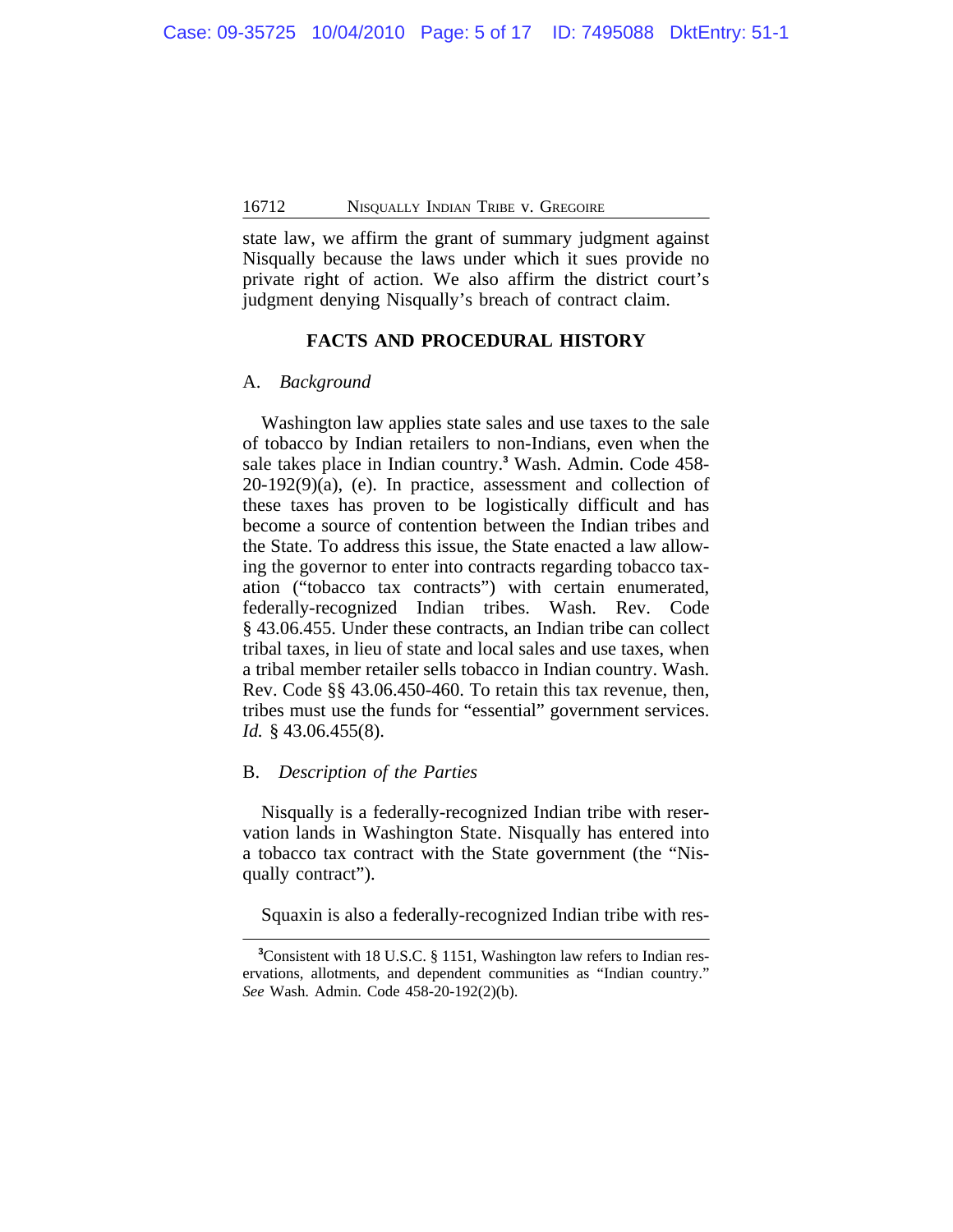ervation lands in the State of Washington. Squaxin entered into a tax contract with the State (the "Squaxin contract") that allowed Squaxin to tax tobacco sales by tribal retailers in "Indian country." The contract defined "Indian country" to include the Squaxin reservation and "allotments held in trust for a Squaxin Island tribal member." **4** In 2008, Washington and Squaxin executed an addendum to their contract (the "Addendum").

Frank's Landing is a geographic location consisting of three parcels of land, none of which is located on the Nisqually or Squaxin Reservations. The parcels are instead held in trust by the United States for the benefit of individually named Indians.**<sup>5</sup>** The three parcels were set aside for these individuals in 1918. The people, society, and government located at and associated with Frank's Landing are referred to as the "Community." The Community is not a federallyrecognized Indian tribe; rather, it is a "self-governing dependent Indian Community."

Two federal statutes define the powers of the Community. First, in 1987, Congress passed Public Law Number 100-153 (the "1987 Act"), which states that the Community is "eligible to contract, and to receive grants, under the Indian Self-Determination and Education Assistance Act." Indian Law Technical Amendments of 1987, Pub. L. No. 100-153, § 10, 101 Stat. 886 (1987). Later, in 1994, Congress passed Public

**<sup>4</sup>**One of the Frank's Landing allotments is held by Theresa Bridges ("Bridges"). Bridges was a member of the Pullyup Tribe, but also satisfied the membership criteria of the Squaxin Tribe. Bridges decided— apparently partially because of family connections and partially because of the potential for an agreement between Squaxin and the Community for cigarette sales—to join Squaxin. This required Bridges to relinquish her membership in the Pullyup Tribe.

**<sup>5</sup>**Bridges owns property in trust at Frank's Landing and was named as a party to the original lawsuit and this appeal. Since Bridges joins the Community's brief, and her interests appear identical, we do not refer separately to her in this opinion.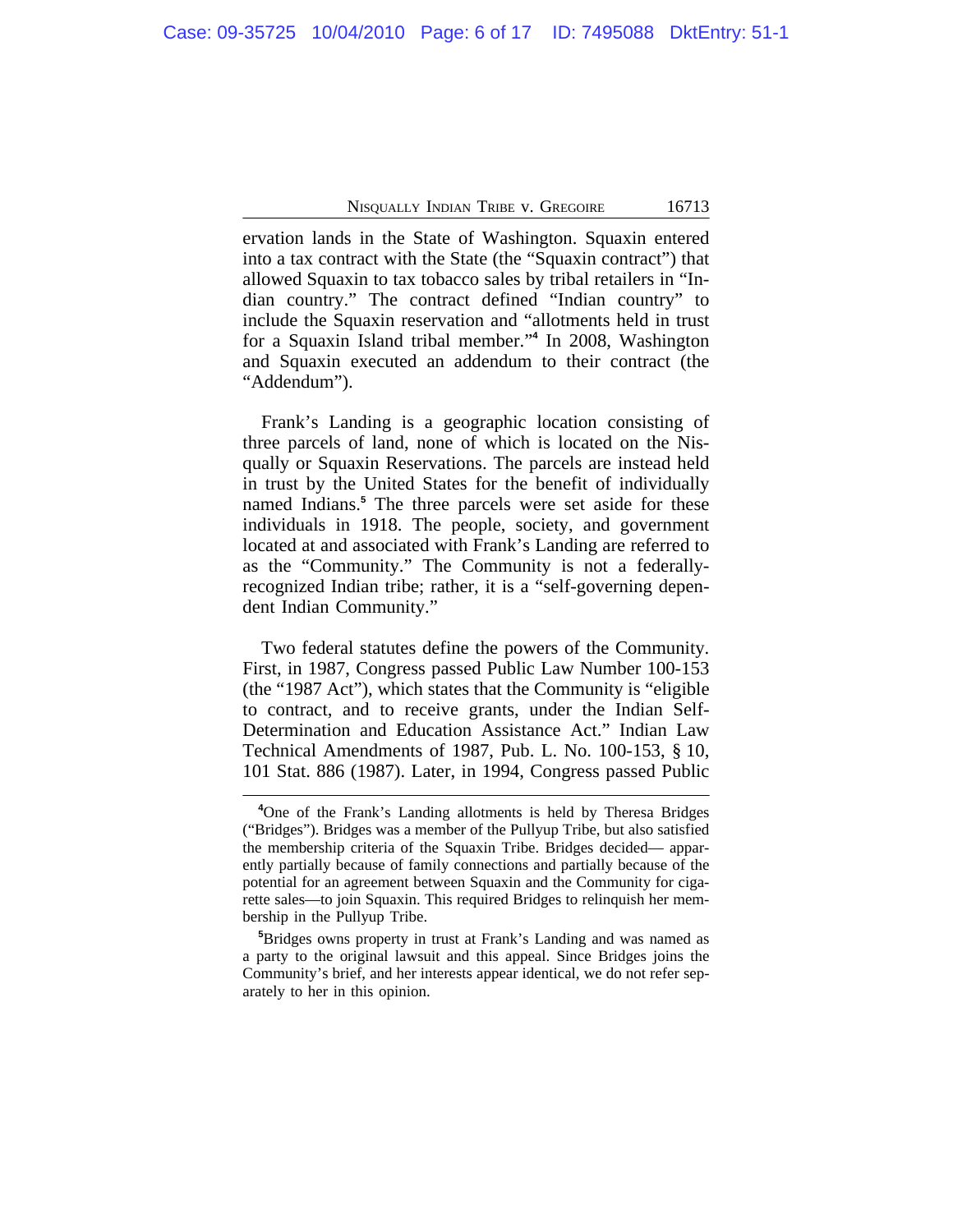Law Number 103-435 (the "1994 Act"), which amended the 1987 Act, and states, in relevant part:

### **RECOGNITION OF INDIAN COMMUNITY**

(a) Subject to subsection (b), the Frank's [Landing Indian Community in the State of Washington is hereby recognized;  $\cdots$ 

(1) as eligible [for the special programs and services provided by the United States to Indians because of their status as Indians and is recognized as eligible to contract, and to receive grants, under the Indian Self-Determination and Education Assistance Act for such services . . . ]; and . . .

(2) as a self-governing dependent Indian community that is not subject to the jurisdiction of any federally recognized tribe.

(b)(1) Nothing in this section may be construed to alter or affect the jurisdiction of the State of Washington [over criminal matters in Indian country] . . . .

(2) Nothing in this section may be construed to constitute the recognition by the United States that the Frank's Landing Indian Community is a federally recognized Indian tribe.

(3) Notwithstanding any other provision of law, the Frank's Landing Indian Community shall not engage in any class III gaming activity . . . .

Indians: Technical Corrections, Pub. L. No. 103-435, § 8, 108 Stat. 4566, 4569-70 (1994).

# C. *Tobacco Sales by Squaxin at Frank's Landing*

Cigarette sales at Frank's Landing have strained the Community's relationship with the State and nearby Indian tribes,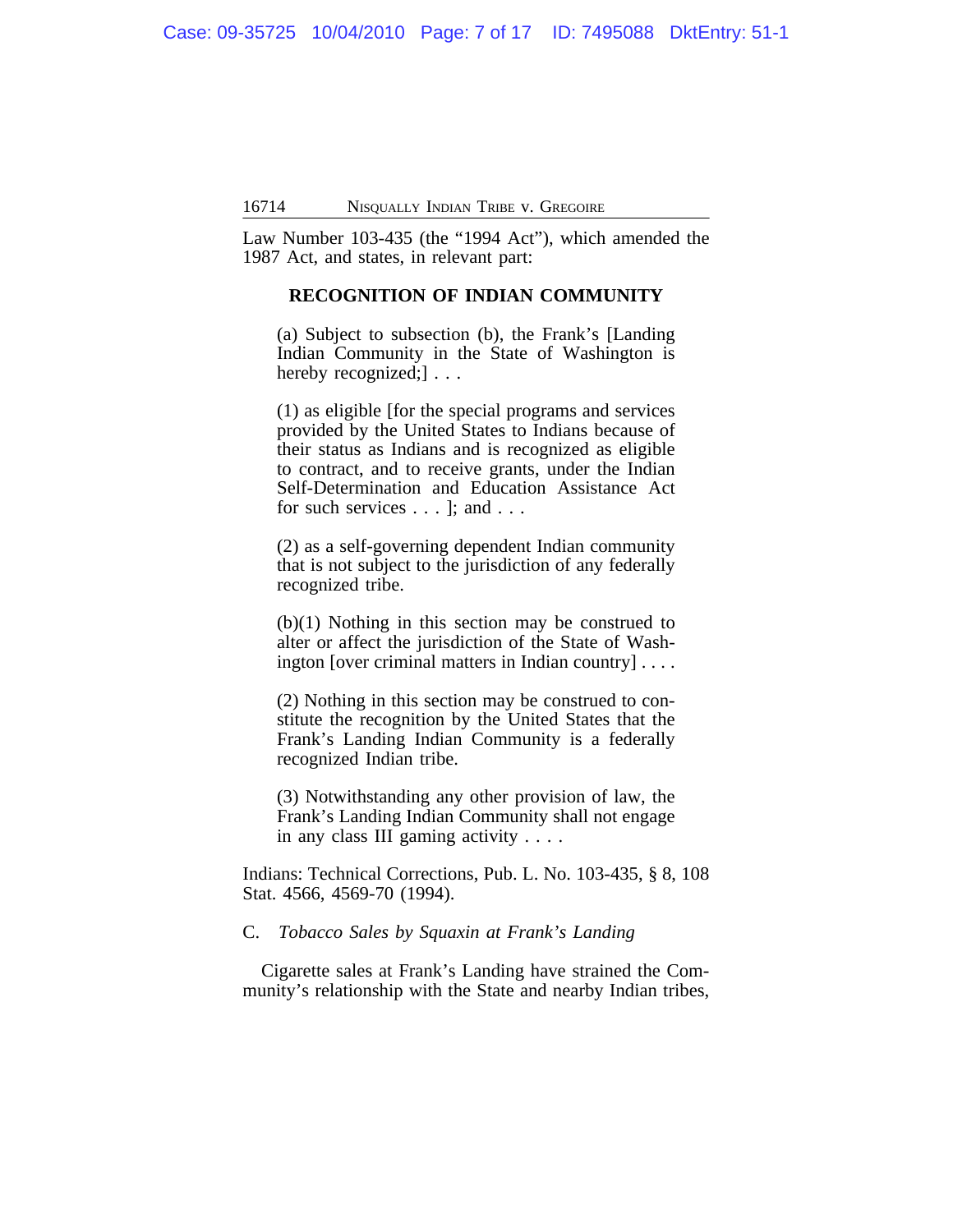such as Nisqually. In particular, Nisqually claims tobacco sales at Frank's Landing directly reduce cigarette sales on the Nisqually Reservation, resulting in a loss of sales revenue to Nisqually. The different parties to this appeal have considered and attempted a number of solutions to this problem. At one time, the Community tried to contract directly with the State. However, because the Community was not a federallyrecognized tribe, Washington declined to enter into a contract with the Community, citing the lack of authority to do so under state law. Nisqually proposed to the State that it could sell cigarettes at Frank's Landing under the Nisqually contract. The Community resisted this attempt by Nisqually.

This appeal centers on a solution to the problem of cigarette sales and taxes at Frank's Landing negotiated by Washington, the Community, and Squaxin (the "Agreement"). The parties entered into an agreement wherein Bridges leased part of her property, held in trust, to the Community. The Community, in turn, sub-leased the property to Squaxin for a retail store operated by Island Enterprises, a business wholly-owned by Squaxin. The Community, Squaxin, and Washington agreed that Island Enterprises could sell cigarettes under the Squaxin contract at Frank's Landing. The Agreement further provided that the Community would share in the revenue, and its share would be used (consistent with Washington law) for community purposes, including funding the Wa-He-Lut Indian School, which the Community established in 1974.

Squaxin and Washington subsequently executed the Addendum to further clarify that the Squaxin contract covered sales at Frank's Landing. The Addendum defined "Indian country" as:

Public domain allotment lands when under a then existing agreement between the Squaxin Island Tribe and a Self-Governing Dependent Indian Community . . . that conveys interest to the Squaxin Island Tribe sufficient to allow the Tribe to operate as a 'tribal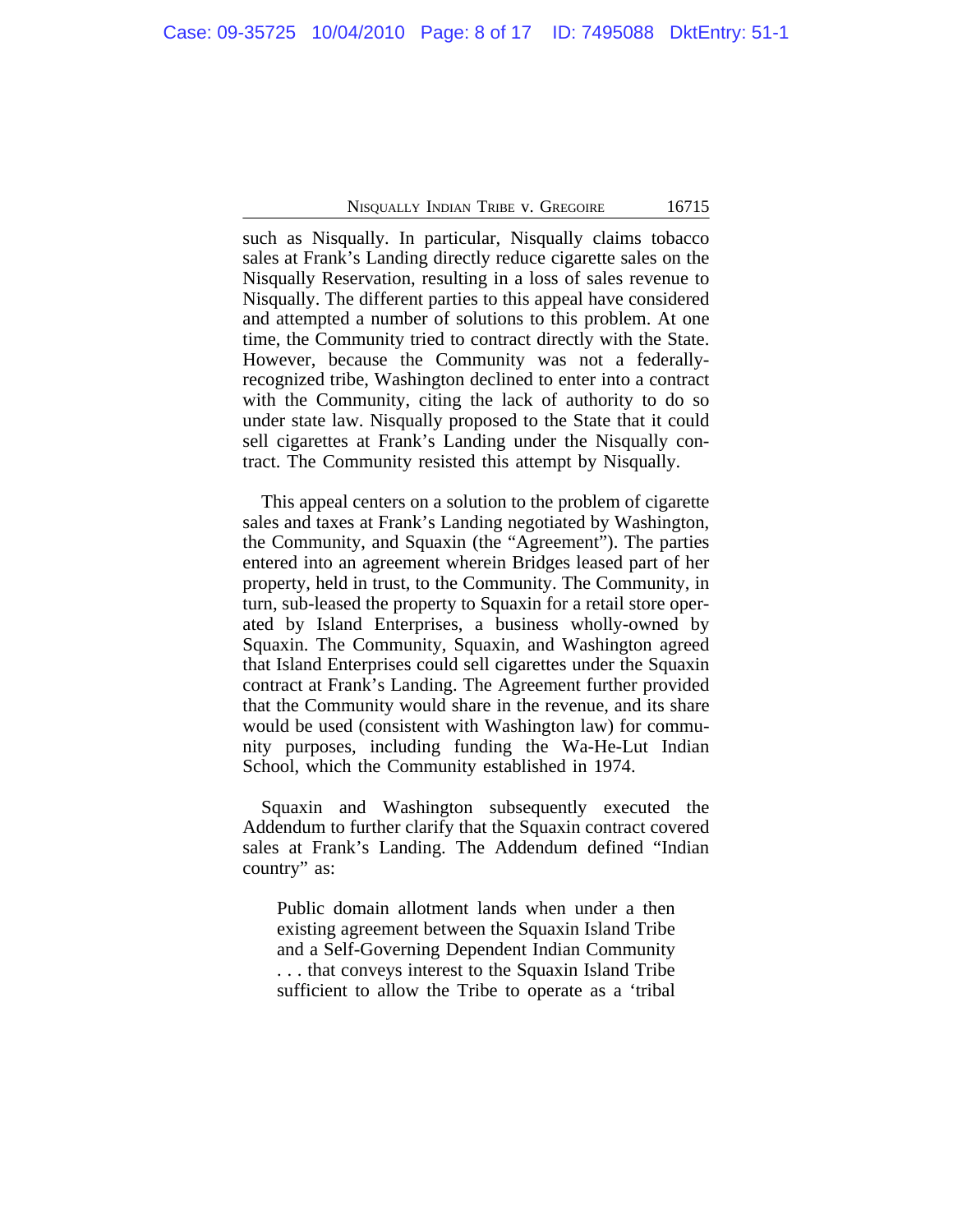retailer' in full compliance with the terms and conditions of the [original Squaxin] Compact.

# D. *Procedural History*

On February 6, 2008, Nisqually filed a lawsuit challenging the Agreement on three grounds<sup>6</sup>: (1) the Agreement violates the 1994 Act; (2) the Addendum violates state law; and (3) the Addendum constitutes a breach of the Nisqually contract. Both sides moved for summary judgment and the district court granted Defendants' motion while denying Nisqually's. Nisqually appeals.

### **STANDARD OF REVIEW**

We review *de novo* a district court's order granting summary judgment. *Olsen v. Idaho State Bd. of Med.*, 363 F.3d 916, 922 (9th Cir. 2004). We must determine whether there are any genuine questions of material fact and whether the district court correctly applied the law. *Id.* All inferences must be drawn in favor of the nonmoving party. *Id.*

### **DISCUSSION**

# **I. Nisqually has no right of action under the 1987 Act or the 1994 Act.**

On appeal, Nisqually argues that the Agreement violates either the 1987 Act or the 1994 Act. We need not address Nisqually's arguments as to the merits of this claim, because neither the 1987 Act nor the 1994 Act provides a private right of action under which Nisqually may challenge the Agreement.

**<sup>6</sup>**Nisqually initially argued before the district court that Bridges' lease to Squaxin was not properly approved by the Secretary of the Interior. Because this argument was not presented in Nisqually's opening brief on appeal, it is waived. *See Brookfield Commc'ns, Inc. v. W. Coast Entm't Corp*., 174 F.3d 1036, 1046 n.7 (9th Cir. 1999).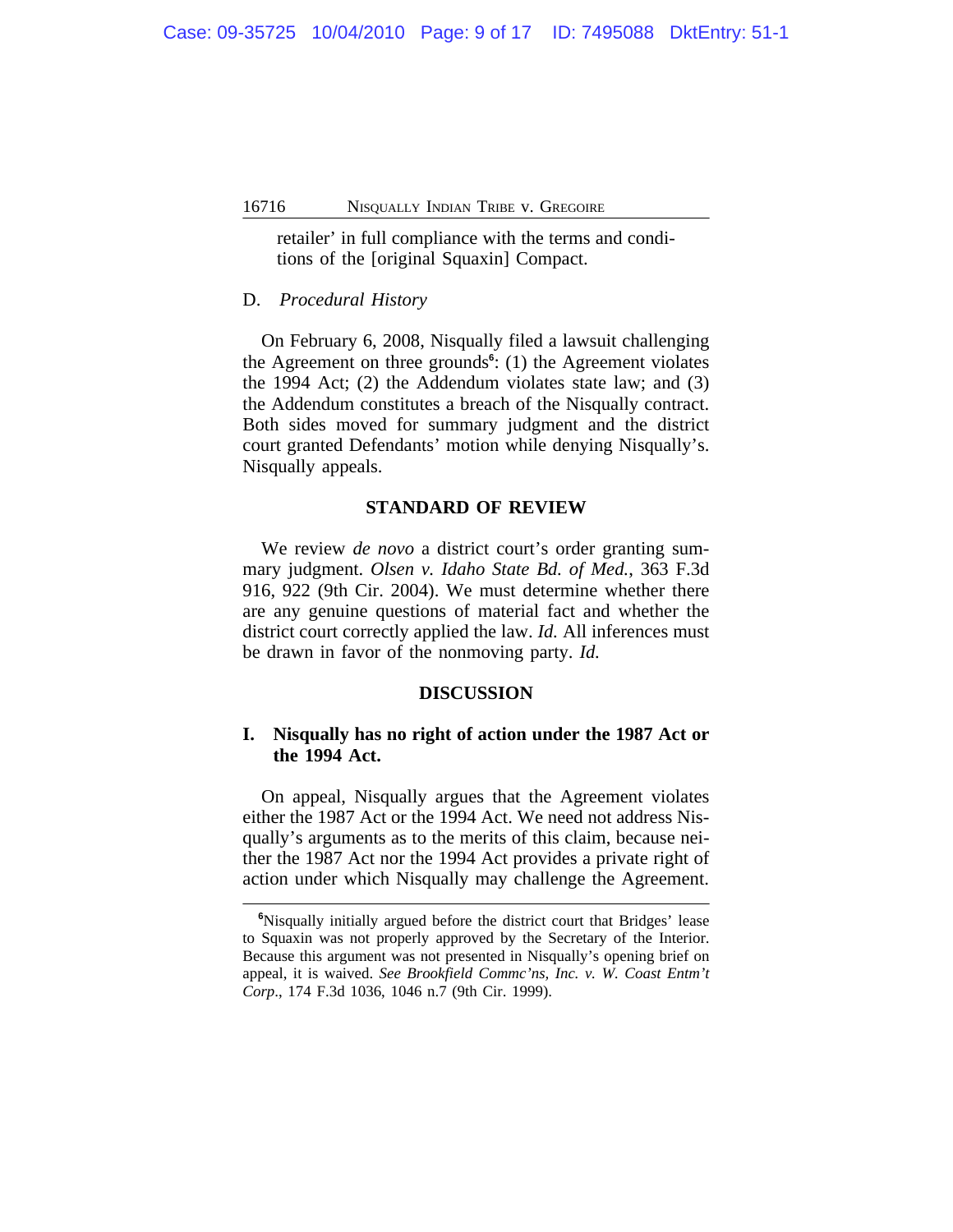**[1]** A plaintiff may only bring a cause of action to enforce a federal law if the law provides a private right of action. *See First Pac. Bancorp, Inc. v. Helfer*, 224 F.3d 1117, 1121 (9th Cir. 2000). The ability to bring a private right of action may be authorized by the explicit statutory text or, in some instances, may be implied from the statutory text. *See Touche Ross & Co. v. Redington*, 442 U.S. 560, 568-77 (1979). However, an implied right of action is only authorized when there is clear evidence Congress intended such a right to be part of the statute. *Transamerica Mort. Advisors, Inc. (TAMA) v. Lewis*, 444 U.S. 11, 23-24 (1979).

### A. The 1987 Act and the 1994 Act

**[2]** Nisqually does not dispute that neither the 1987 Act nor the 1994 Act provides an explicit right of enforcement in the statutory text. Thus, our only inquiry is whether either act provides an implied right of action.

**[3]** In *Cort v. Ash*, 422 U.S. 66, 78 (1975), the Supreme Court outlined a four-factor inquiry for determining whether a statute provides an implied right of action. These factors are: (1) whether the plaintiff is "one of the class for whose especial benefit the statute was enacted"; (2) whether there is "any indication of legislative intent, explicit or implicit, either to create or to deny [a private right of action]"; (3) whether it is "consistent with the underlying purposes of the legislative scheme to imply" a private right of action; and (4) whether "the cause of action [is] one traditionally relegated to state law." *Id.* (citation and quotation marks omitted). In the context of Indian tribes, we have previously interpreted the fourth factor to turn on determining "whether federal remedies would interfere with matters traditionally relegated to the control of semisovereign Indian tribes." *Solomon v. Interior Reg'l Hous. Auth.*, 313 F.3d 1194, 1197 (9th Cir. 2002) (citation and quotation marks omitted).

**[4]** (1) Nisqually is not "one of the class for whose especial benefit the statute was enacted." *Cort*, 422 U.S. at 78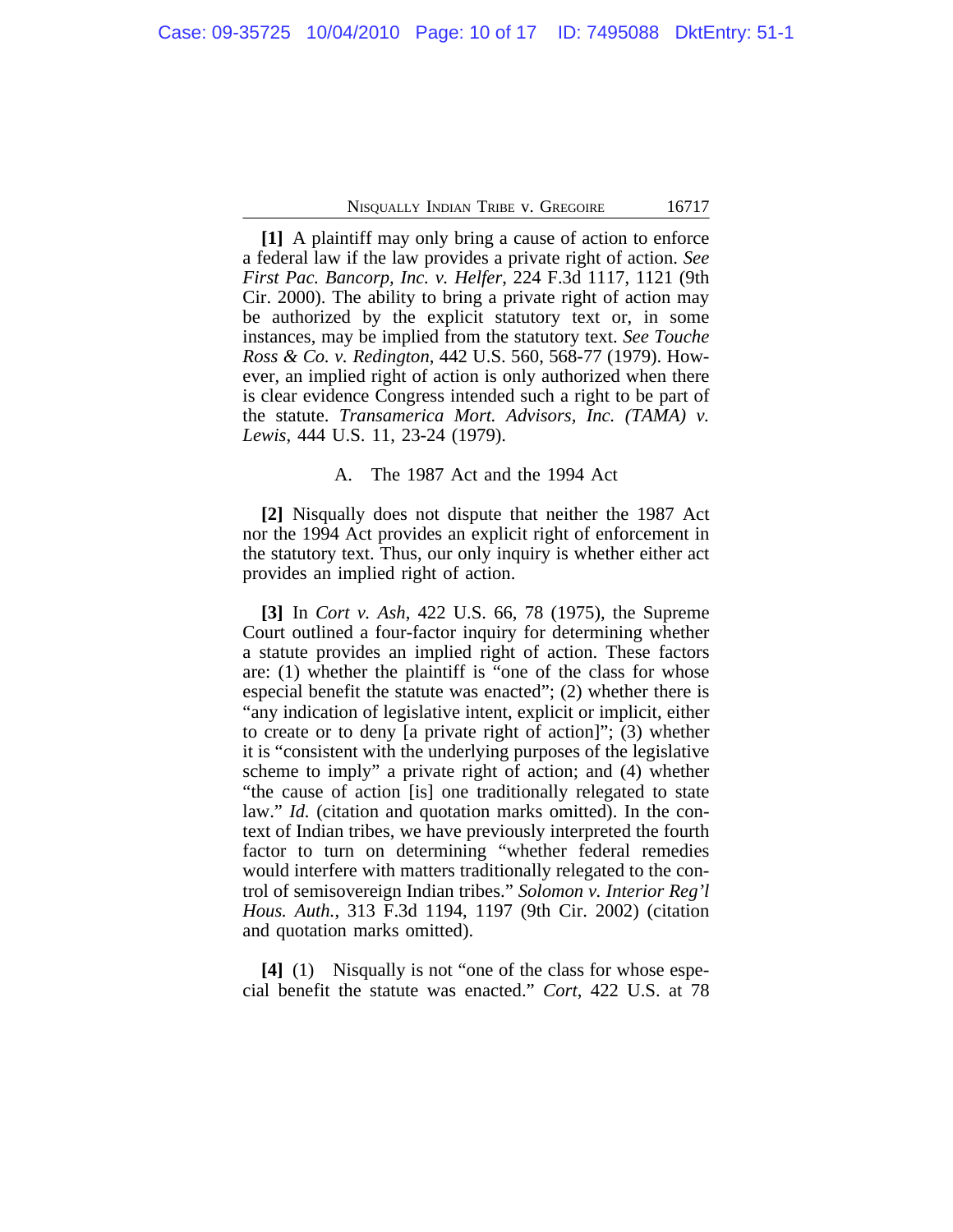(citation and quotation marks omitted). "In applying the first *Cort* factor, courts look to whether the plaintiffs that claim a cause of action exists are specifically mentioned as beneficiaries in the statute." *Opera Plaza Residential Parcel Homeowners Ass'n v. Hoang*, 376 F.3d 831, 835 (9th Cir. 2004). Nisqually is not mentioned in the statute; the only reference to *any* Indian tribe is found in the 1994 Act's declaration that the Community "is not subject to the jurisdiction of any federally recognized tribe." Indians: Technical Corrections, Pub. L. No. 103-435, § 8, 108 Stat. 4566, 4569-70 (1994). The 1987 Act and the 1994 Act recognize the status of the Community, defining and setting limitations on the Community's ability to self govern. If there is a class, for whose benefit the statute was enacted, that class is the Community alone.

**[5]** (2) Although *Cort* outlines a four-factor analysis, the Supreme Court has subsequently explained that the second of the four factors raises the dispositive question: "whether Congress *intended* to create" a private right of action. *Transamerica Mortgage*, 444 U.S. at 24 (emphasis added). "The starting point in discerning congressional intent is the existing statutory text." *Lamie v. U.S. Tr.*, 540 U.S. 526, 534 (2004). Reviewing the text of the Acts, there is no evidence of legislative intent to create a private right of action. The Acts simply recognize and define the Community; nothing suggests an intent to create a private right of action to enforce any particular provision therein.

**[6]** Finding no evidence of such intent in the Acts, we review the legislative history. Such review does not indicate that a private right of action was even considered when drafting and enacting the Acts. The district court noted that one of the "uncontroverted" facts of this case was that "Congress amended [the 1987 Act] in 1994 at the behest of [the Community], whose members feared unilateral annexation into the Nisqually Tribal Reservation." *Nisqually Indian Tribe v. Gregoire*, 649 F. Supp. 2d 1203, 1205 (W.D. Wash. 2009). At the time, Nisqually was considering an amendment to its constitu-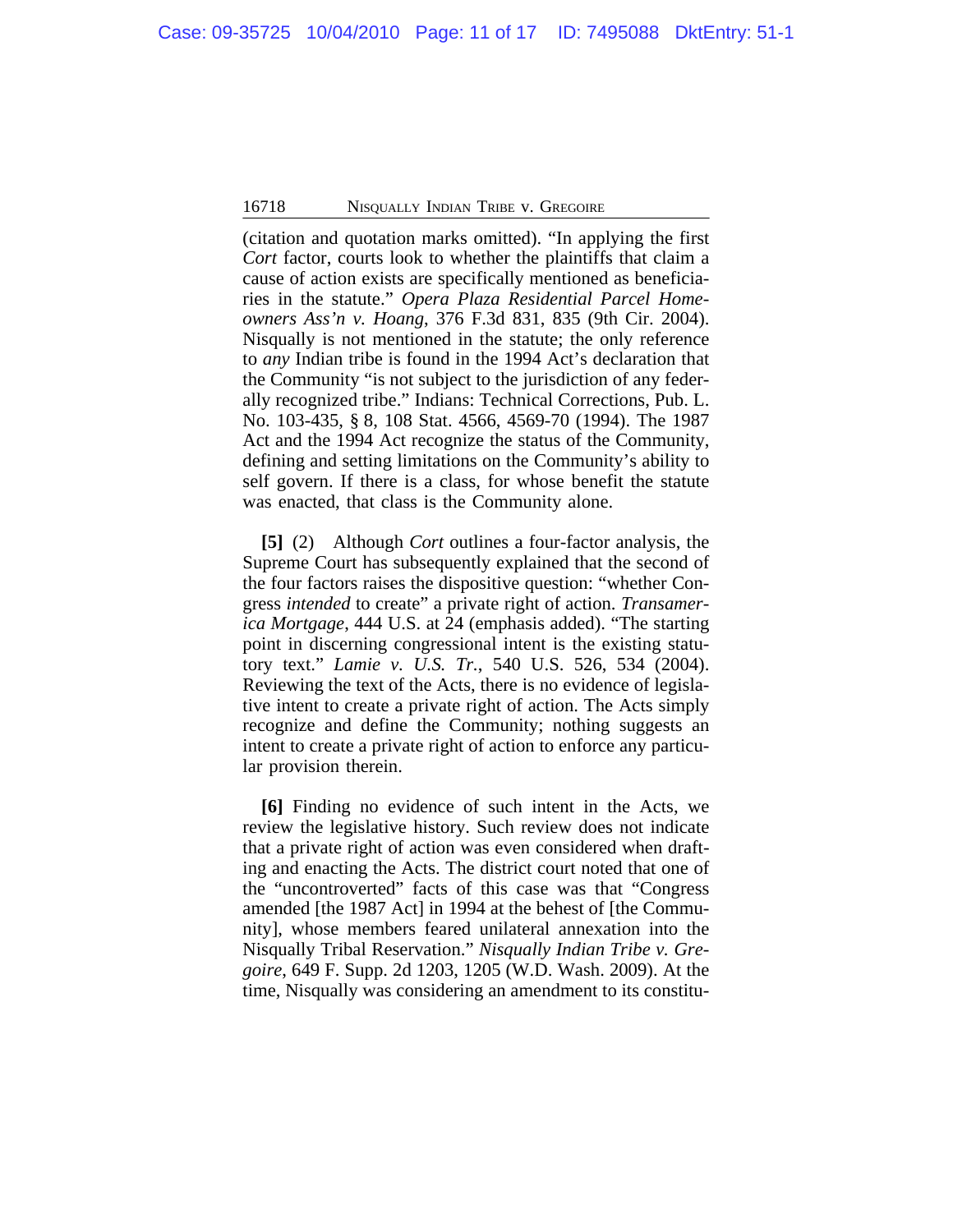tion which would have annexed the Community. *Id.* If anything, this background militates against finding a private right of action allowing Nisqually to sue under the Acts.

**[7]** (3) A private right of action is also not "consistent with the underlying purposes of the legislative scheme." *Cort*, 422 U.S. at 78. The Acts create and define the Community, grant it certain rights as a "self-governing dependent Indian community," and impose certain limitations (for example, no class III gaming) on its ability to self-govern. This scheme explicitly seeks to establish the Community as "self-governing," not to subject it to outside control through private rights of action to enforce the provisions recognizing and empowering the Community.

**[8]** (4) Finally, the collection of state tobacco taxes in Indian country is a matter relegated to the states and tribes. *See Washington v. Confederated Tribes of Colville Indian Reservation*, 447 U.S. 134, 159-60, 161-63 (1980); Wash. Rev. Code § 43.06.450 (granting the governor power to enter into contracts with Indian tribes in Washington to govern tobacco tax collection).

**[9]** *Confederated Tribes* reaffirmed that states have the authority to impose taxes on tobacco sales to non-Indians by Indian retailers. 447 U.S. at 150-51. The Supreme Court noted that the state may attempt to collect such taxes directly or to enter into agreements with tribes—a decision at the discretion of the state. *Id.* at 155-56. Thus, in matters relating to *state taxes*, the state's means of enforcement—whether through direct collection, special contracts with tribes, or simply allowing non-Indian purchasers to "flout [their] legal obligation to pay the tax," *id.*—is an issue of state law. We find nothing in the 1987 Act or the 1994 Act which suggests a federal right of action.

**[10]** After examining the four *Cort* factors, we hold that Nisqually has no private right of action to enforce either the 1987 Act or the 1994 Act.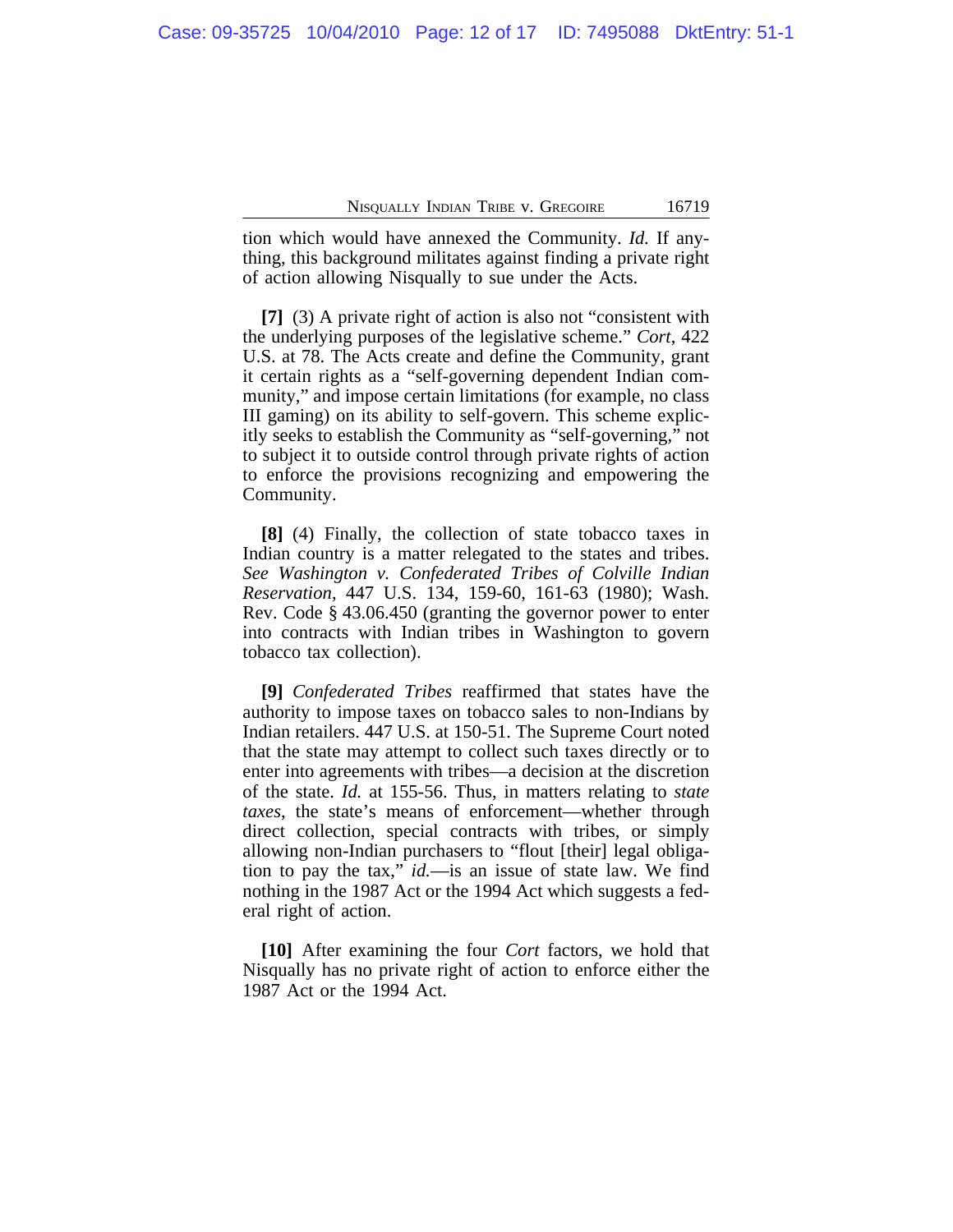### B. Nisqually's Argument

Nisqually does not specifically argue that the 1987 Act or the 1994 Act imply a private right of action. Rather, Nisqually argues that, under *Moe v. Confederated Salish & Kootenai Tribes*, 425 U.S. 463 (1976), it has a private right of action stemming from 28 U.S.C. § 1362. We disagree.

**[11]** Title 28 U.S.C. § 1362 confers jurisdiction to federal courts over actions "brought by any Indian tribe . . . wherein the matter in controversy arises under the Constitution, laws, or treaties of the United States." *Moe* explained that, pursuant to 28 U.S.C. § 1362, Indian tribes can bring "the kind of claims that could have been brought by the United States as trustee" in federal court. 425 U.S. at 472. Nisqually does not argue, however, that the United States could bring a claim under the 1987 Act or the 1994 Act as trustee for Nisqually in federal court. Instead, Nisqually appears to argue that *Moe* essentially creates a private right of action any time a claim is brought by an Indian tribe. But *Moe* has to do with jurisdiction, not with implied causes of action. There is no authority to support Nisqually's position. Title 28 U.S.C. § 1362 is a jurisdictional statute and *Moe* merely recognizes a tribe's right to bring a claim in federal court which could otherwise be brought by the United States acting as trustee. Since Nisqually has not demonstrated that the United States could have brought an action as trustee in this matter, see *Moe*, 425 U.S. at 472, we cannot entertain a private right of action under the 1987 Act or the 1994 Act.**<sup>7</sup>**

**<sup>7</sup>**Nisqually seems to assert a federal common law cause of action. Relying on *Nat'l Farmers' Union Ins. Co. v. Crow Tribe*, 471 U.S. 845, 850-53 (1985), Nisqually argues that federal law "curtail[s]" Nisqually's power and, therefore, its cause of action is rooted in this limitation. Even if *National Farmers* stands for the proposition that a tribe has a cause of action when federal law curtails the tribe's power, Nisqually has not argued *how* the 1987 Act, the 1994 Act, or any other federal law actually "curtails" its power nor explained how its power is so curtailed.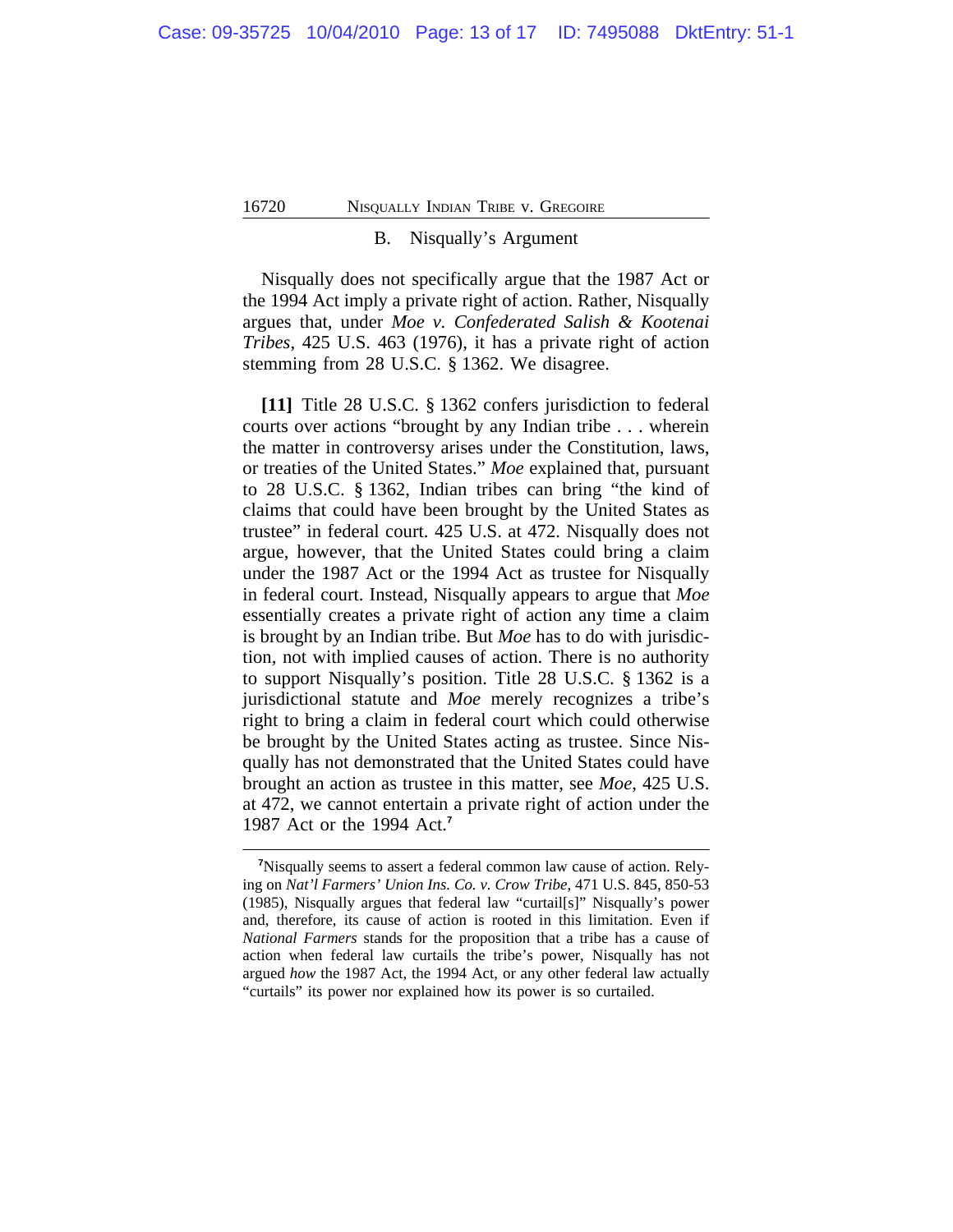# **II. Nisqually has no right of action to challenge the Addendum under state law.**

The district court exercised supplemental jurisdiction under 28 U.S.C. § 1367 to reach Nisqually's state law claims. We review this issue because it was appealed to us on the final order of the district court. *See* 28 U.S.C. § 1291. We conclude that Nisqually has no right of action to bring state law claims under the Washington tobacco contracting laws, Washington Revised Code § 43.06.450 *et seq.* Though we analyze whether a private right of action exists under state law, we note that Nisqually makes no direct argument that such a right exists.

**[12]** Nisqually does not dispute that the relevant Washington laws do not *explicitly* provide a private right of action. Thus, our inquiry again turns on whether Nisqually has an implied right of action under state law.

Washington courts analyze implied private rights of action using a two-step analysis. The first threshold question is whether the statute "creates a right or obligation without a corresponding remedy." *Ducote v. Dep't of Soc. & Health Servs.*, 222 P.3d 785, 787 (Wash. 2009) (en banc). If such a right exists, Washington courts use a three-part inquiry to determine whether an implied right of action exists, asking: "[1] whether the plaintiff is within the class for whose 'especial' benefit the statute was enacted; [2] whether legislative intent, explicitly or implicitly, supports creating or denying a remedy; and [3] whether implying a remedy is consistent with the underlying purpose of the legislation." *Id.* (citation and quotation marks omitted).

**[13]** Addressing the threshold question, we find that the Washington tobacco contracting laws do not establish a right without a corresponding remedy. While the statutes grant the governor authority to enter into contracts, nothing *requires* the governor to take such action. *See* Wash. Rev. Code § 43.06.455(1) ("[t]he governor may enter into cigarette tax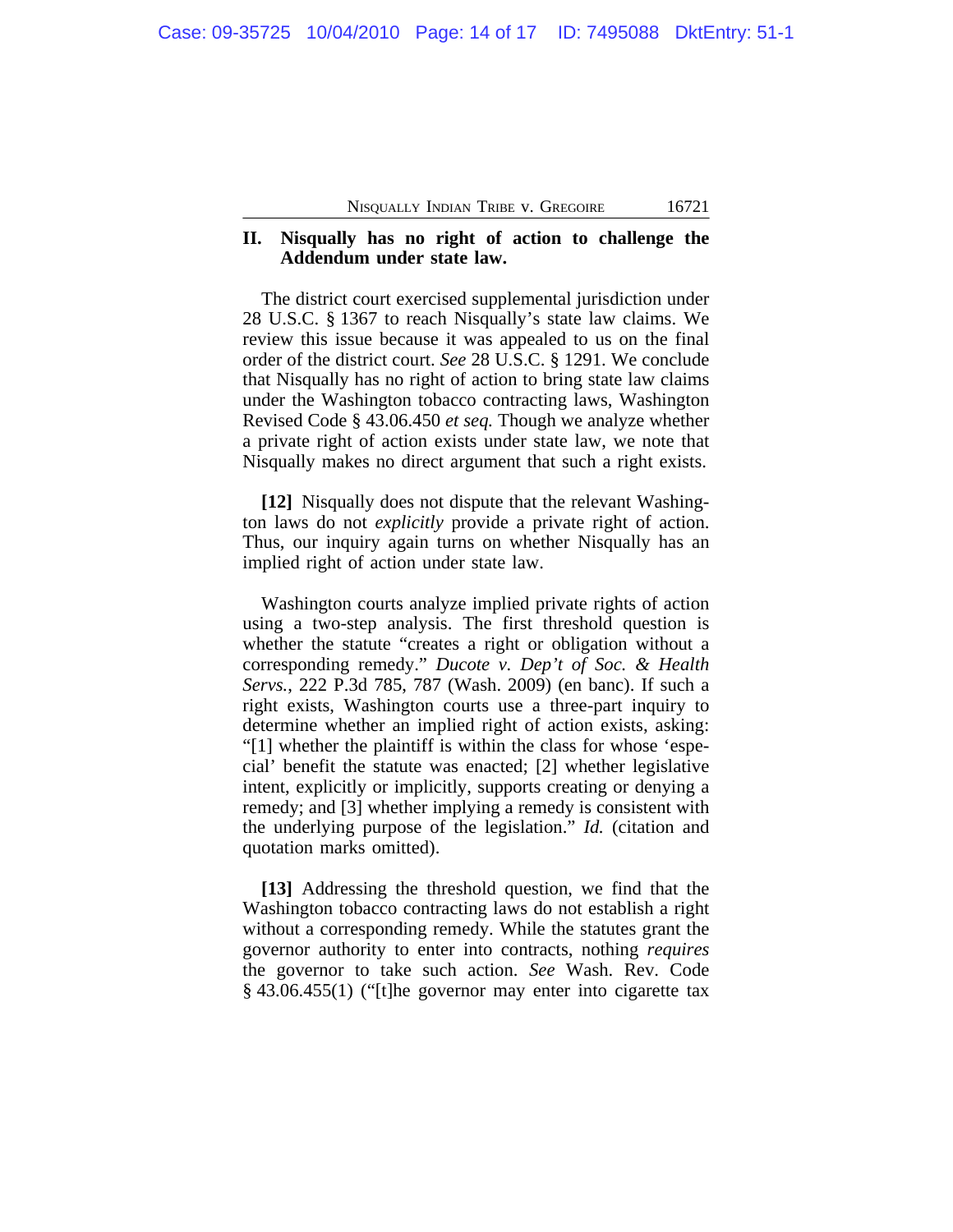contracts"). Thus, rather than provide some enforceable right, the Washington statutes merely establish a discretionary system whereby the state government can enter into tax contracts with Indian tribes. *Compare Bennett v. Hardy*, 784 P.2d 1258, 1262 (Wash. 1990) (en banc) (finding that a statute prohibiting age discrimination in employment contemplates a right to be free from age discrimination) *with Adams v. King County*, 192 P.3d 891, 899 (Wash. 2008) (en banc) (finding the Washington Anatomical Gift Act "creates procedures for the procurement of organs, not for the protection of persons who donate organs"). Thus, based on this threshold inquiry, we find no private right of action can be implied under the relevant Washington law.

**[14]** Even if we were to undertake the second step of the analysis, our conclusion would not change. None of the three factors suggests a private right of action on these facts. First, Nisqually is not "within the class for whose 'especial' benefit the statute was enacted." *Ducote*, 222 P.3d at 787 (citation and quotation marks omitted). The law does not mention Nisqually—except when recognizing it as a tribe that may contract with the state, Wash. Rev. Code § 43.06.460—nor does it create a protection by right for any group. Rather, the law grants the governor discretionary authority to enter into contracts and defines the procedure for so doing. Second, nothing in the statute suggests legislative intent to create a private right of action. Indeed, the statute outlines the procedure for entering into tobacco contracts, then explicitly contemplates that any disputes regarding the contract would be governed by the contract and general contract law. *See* Wash. Rev. Code § 43.06.455(13). Third, a private right of action is inconsistent with the underlying purpose of the legislation: to grant the state discretionary authority to enter into tobacco contracts with tribes. *See* Wash. Rev. Code § 43.06.455(1). Allowing a third party, like Nisqually, to challenge a contract arrangement between Washington and another tribe (like Squaxin) runs contrary to this scheme. Thus, we find no private right of action under the relevant Washington laws.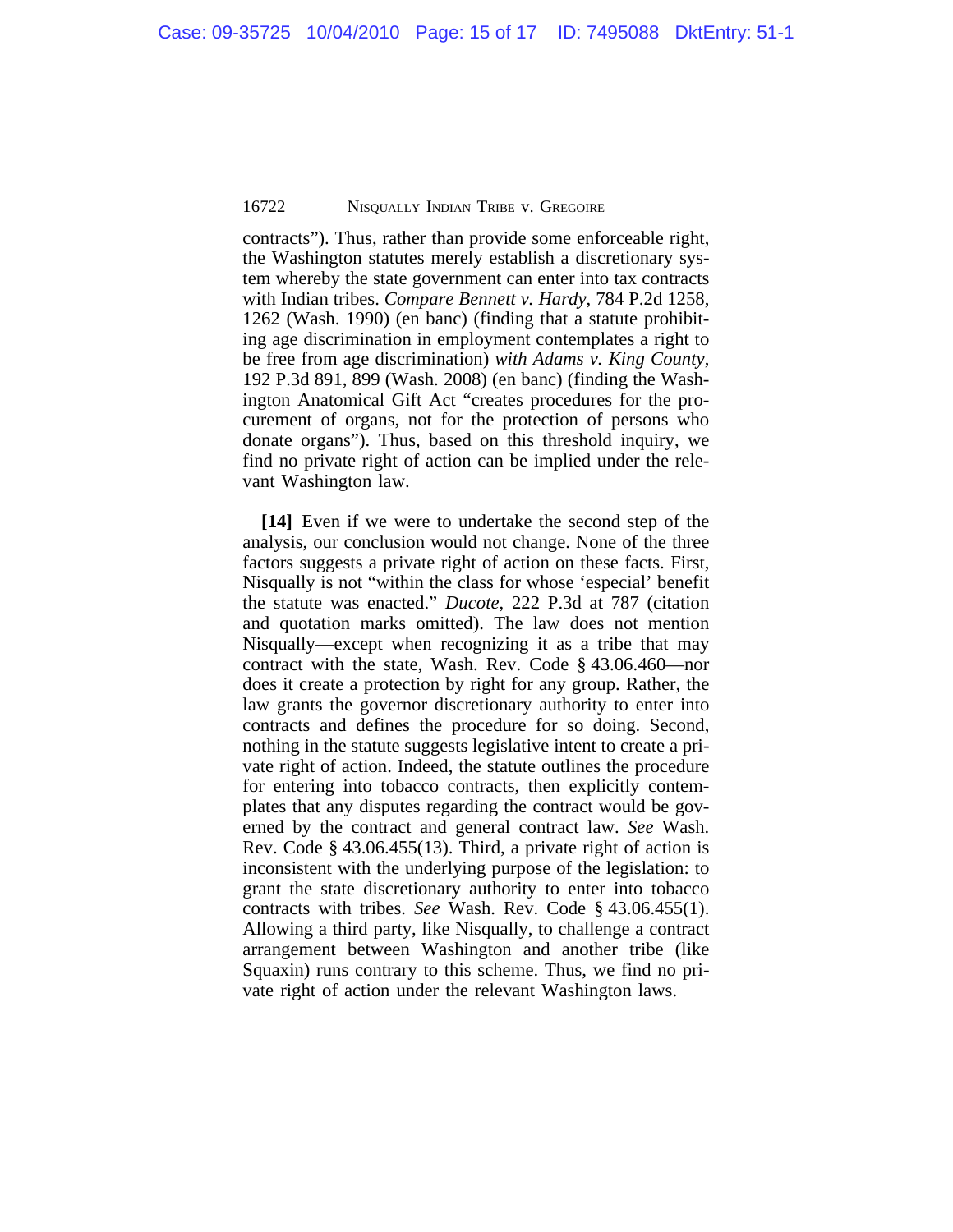# **III. The Addendum does not breach the Nisqually contract.**

Nisqually argues that, by entering into the Addendum, Washington breached the Nisqually contract. Because Nisqually is a contracting party to the contract, Nisqually may bring a breach of contract claim under the contract.

Nisqually argues that the Nisqually contract grants it the exclusive right to sell cigarettes at Frank's Landing and, therefore, Washington breached the Nisqually contract in signing the Addendum. We disagree and affirm the district court's grant of summary judgment against Nisqually on this claim.

**[15]** Washington courts interpret contracts according to the objective manifestation of the agreement. *Hearst Commc'ns, Inc. v. Seattle Times Co.*, 115 P.3d 262, 267 (Wash. 2005) (en banc). This means the court focuses on the "objective manifestations of the agreement, rather than on the unexpressed subjective intent of the parties." *Id.* Words should generally be given their "ordinary, usual, and popular" meaning. *Id.*

Nisqually bases its argument on the following language of the Nisqually contract. First, the agreement states that "[o]nly tribal retailers are permitted to make retail cigarette sales within Indian country." A "tribal retailer" is defined as a retailer wholly owned by the Nisqually tribe, and "Indian country" includes "all lands placed in trust . . . for individual Indians . . . located in the Nisqually River basin."<sup>8</sup> Nisqually reads these three sentences together to suggest that only members of Nisqually may sell cigarettes in Indian country within the Nisqually River basin—meaning only Nisqually members could sell cigarettes at Frank's Landing.

<sup>&</sup>lt;sup>8</sup>This use of "Indian country" refers only to Indian country as defined in the Nisqually contract, that is, Indian country with a connection to Nisqually (as opposed to "Indian country" as used in the Squaxin contract or the general legal meaning of the term).